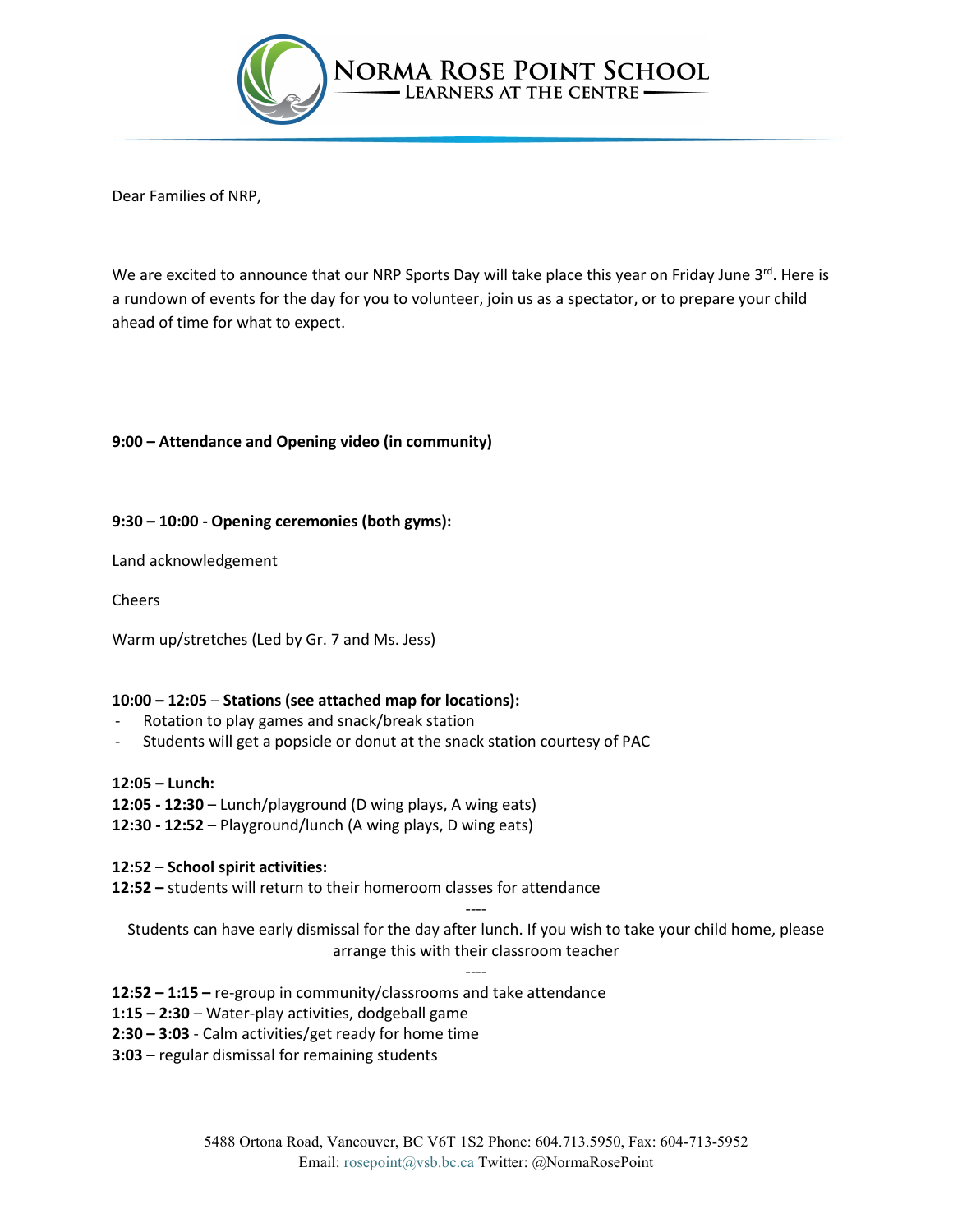

PAC has kindly offered to provide refreshments at our break station in the morning. Each student will get a snack (popsicle or donut, thank you PAC). For those who would like to make a cash donation to this as a PAC fundraiser, please do so at our CASH ONLINE site under the SPORTS DAY heading.

Here is the link to the fundraiser: <https://vsb.schoolcashonline.com/Fee/Details/73983/196/False/True>

Our Sports Day this year will have an Aboriginal Focus to honour the people whose lands we learn and play on. All the games, teams and cheers will include Aboriginal themes and traditional games. Here are the games your child will participate in at each station:

# **Games\*: (please see attached map for locations)**

- 1. Make the stick jump
- 2. Line Tag
- 3. Tatanka Tatanka
- 4. Forest play Crossing the log game
- 5. Bean bag and scoop toss (a little like lacrosse)
- 6. Playground, refreshments, and face paint x 2 at break station

\*All games have been adapted from the *Indigenous Games for Children* resource collection by High Five (Canadian children's programming).

Students will have had instructions in home community classes on to play each game.

Each community had been divided into Sports Day colour/animal teams and will be learning cheers as we approach our Sports Day celebration. The week leading up to Sports Day (May 30<sup>th</sup> – June 2<sup>nd</sup>) will be a showcase for each team's colour and animal. **We invite all students to dress in the colour of the team to celebrate school spirit on each day.**